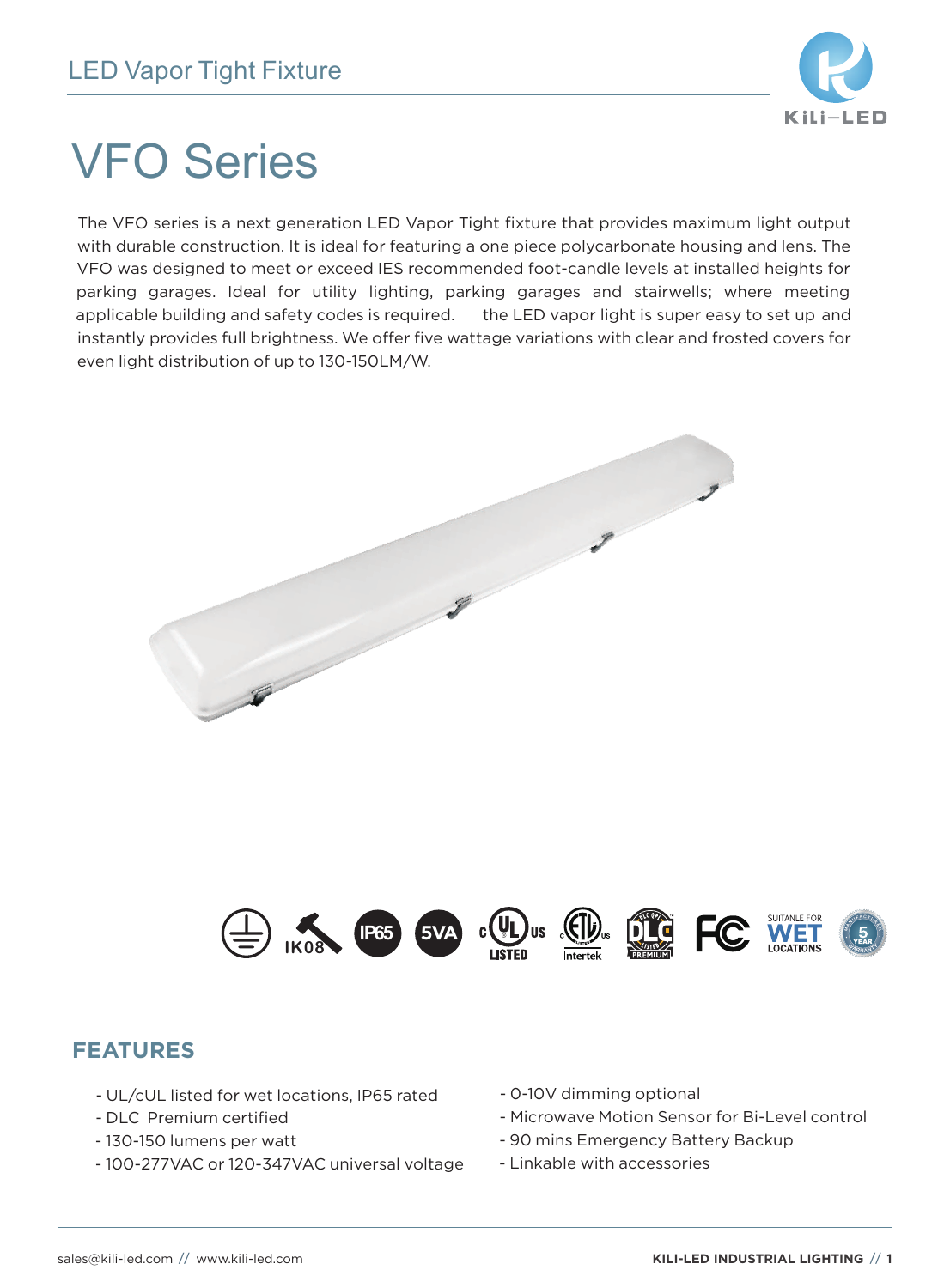## LED Vapor Tight Fixture



# VFO Series

- Wet areas
- Outside walkways
- Warehouses
- Storage areas
- Industrial units
- Farm buildings (Non-corrosive atmosphere)
- Garages
- Workshops
- Car parks
- Changing rooms
- Resistant to impace and many chemical agents, but for suitablility in specific environments please take specialist advice

## **APPLICATIONS CONSTRUCTION**

- White coloured polycarbonate
- Polycarbonate diffuser integrated with powder coated lighting tray
- Stainless steel clips
- Reinforced drill points in base for direct surface fixing, or conduit suspension.
- Stainless steel surface mounting clips
- Can also be suspended form wire/chain using clips provided





Parking lot lighting Supermarket Farm buildings Warehouses

## **PRODUCT DETAILS**



High efficient LED chips with 150lm/W light efficiency, and white plate with high brightness spray.



PCB with 4KV withstand voltage rating, and polycarbonate housing with 5VA rated fire resistance rating.



Metal fixed terminals for secure installation, and safety ropes for convenient installation.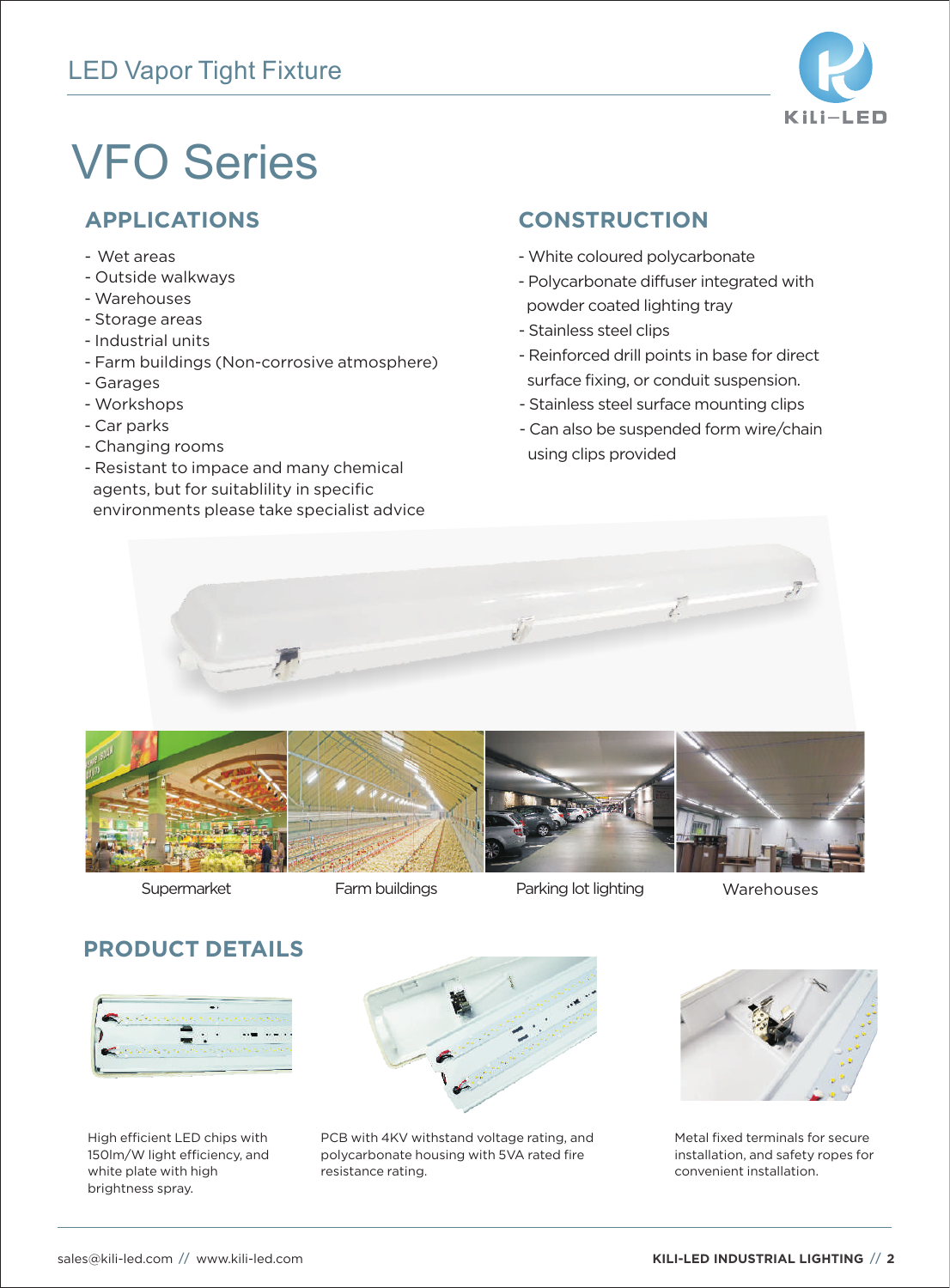## LED Vapor Tight Fixture



## VFO Series

### **TECHNICAL SPECIFICATION**

- Input Voltage : 100-277VAC or 120-347VAC
- Driver Type : UL High efficiency power supply
- Luminous Efficacy : up to 130-150lm/w
- Colour Rendering Index : > 80Ra
- LED Type : LM80 SMD2835
- Operating : Temperature:-40°C up to 50°C (-40°F up to 122°F)
- Color Temperature : 4000K/5000K/
- Material : Polycarbonate Body & Diffuser
- Ingress Protection : IP65
- Impact Rating : IK08
- Rated Life : 50,000 hours
- Warranty : 5 years

Family Model and Variation:

VFO040-XXXXS[P,S]-[Blank,SR,EM,RM] **VFO0**4**0** = Family Series ;''XXX'' denotes CCT, could be 40K: 4000K, 50K: 5000K; F = Frosted cover, C= Clear cover;

[P,S] denotes capability of dimming, P = 0-10 V dimmimg,

S = Non-dimmable;

[Blank,SR,EM,RM] denotes product features, could be Blank,

SR: Sensor, EM: Emergency supply, RM: Sensor + Emergency supply.

Where the first "XXX" indicate color temperature, can be any two digit plus K. The second "X" indicate diffuser type, can be F or C, F means frosted, C means clear. "P" indicate 0-10 V dimmable, "S" indicate non-dimmable. The third "XX" can be SR, EM, RM, SR means with Lighting Control, EM means with Emergency power, RM means with Lighting Control and Emergency power.

| <b>Produce Code</b>          | VFO040-XXXXX(4ft)                                            | VFO054-XXXXX(4ft)                                           | VFOHV040-XXXXX(4ft)                                                               | VFOHV054-XXXXX(4ft)                                                               |  |
|------------------------------|--------------------------------------------------------------|-------------------------------------------------------------|-----------------------------------------------------------------------------------|-----------------------------------------------------------------------------------|--|
| <b>Power Consumption(W)</b>  | 38W                                                          | 50W                                                         | 38W                                                                               | 50W                                                                               |  |
| <b>Lumens Delivered (Im)</b> | 5700lm(Clear Cover)<br>4900lm(Frosted Cover)                 | 7500lm(Clear Cover)<br>6500lm(Frosted Cover)                | 5700lm(Clear Cover)<br>4900lm(Frosted Cover)                                      | 7500lm(Clear Cover)<br>6500lm(Frosted Cover)                                      |  |
| Efficacy (lm/W)              | 150lm/w(Clear Cover)<br>130Im/w(Frosted Cover)               | 150lm/w(Clear Cover)<br>130Im/w(Frosted Cover               | 150lm/w(Clear Cover)<br>130Im/w(Frosted Cover)                                    | 150lm/w(Clear Cover)<br>130Im/w(Frosted Cover)                                    |  |
| <b>Beam Angle</b>            | 120°                                                         | 120°                                                        | 120°                                                                              | 120°                                                                              |  |
| <b>CRI</b>                   | 80                                                           | 80                                                          | 80                                                                                | 80                                                                                |  |
| <b>Color Temperature</b>     | 4000K/5000K                                                  | 4000K/5000K                                                 | 4000K/5000K                                                                       | 4000K/5000K                                                                       |  |
| <b>Power Factor</b>          | > 0.9                                                        | >0.9                                                        | >0.9                                                                              | >0.9                                                                              |  |
| Housing                      | PC(Body) Diffuse(PC)                                         | PC(Body) Diffuse(PC)                                        | PC(Body) Diffuse(PC)                                                              | PC(Body) Diffuse(PC)                                                              |  |
| <b>Input Voltage</b>         | 100-277VAC 50/60Hz                                           | 100-277VAC 50/60Hz                                          | 120-347VAC 50/60Hz                                                                | 120-347VAC 50/60Hz                                                                |  |
| <b>Installation</b>          | Surface Mount/<br>Chain                                      | Surface Mount/<br>Chain                                     | Surface Mount/<br>Chain                                                           | Surface Mount/<br>Chain                                                           |  |
| <b>Operating Temperature</b> | $-40^{\circ}$ C up to 50 $^{\circ}$ C<br>(-40°F up to 122°F) | $-40^{\circ}$ C up to $50^{\circ}$ C<br>(-40°F up to 122°F) | $-40^{\circ}$ C up to 50 $^{\circ}$ C<br>$(-40^{\circ}$ F up to 122 $^{\circ}$ F) | $-40^{\circ}$ C up to 50 $^{\circ}$ C<br>$(-40^{\circ}$ F up to 122 $^{\circ}$ F) |  |
| <b>Certification</b>         | UL/cUL, DLC Premium                                          | UL/cUL, DLC Premium                                         | ETL/CETL                                                                          | ETL/CETL                                                                          |  |
| Warranty                     | 5 years                                                      | 5 years                                                     | 5 years                                                                           | 5 years                                                                           |  |
|                              |                                                              |                                                             |                                                                                   |                                                                                   |  |

### **PRODUCT SHOW**



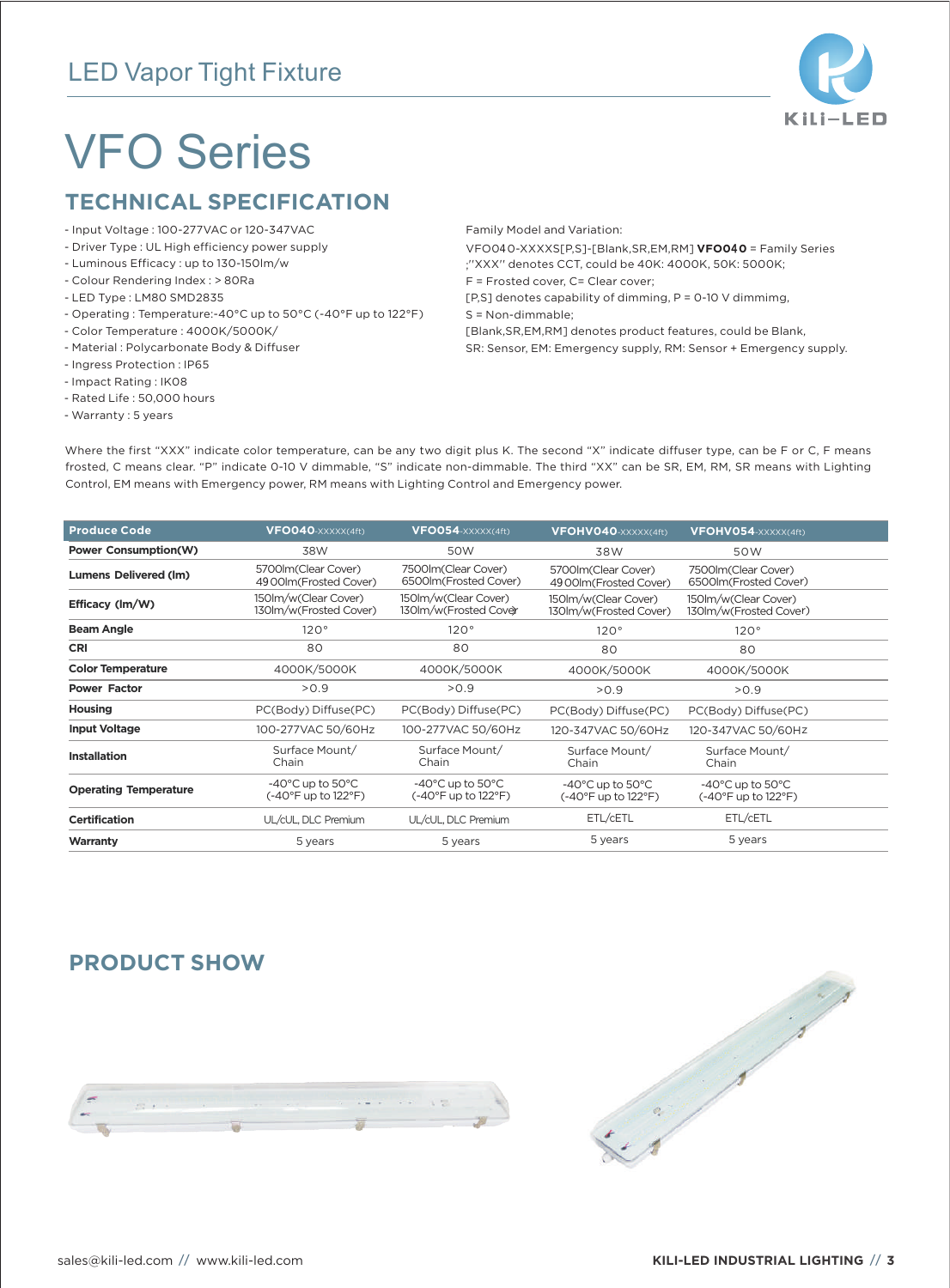

## VFO Series

**DIMENSION:(mm/in)**





## **LUMINAIRE PHOTOMETRIC**

#### **Luminous Intensity Distribution Diagram:**



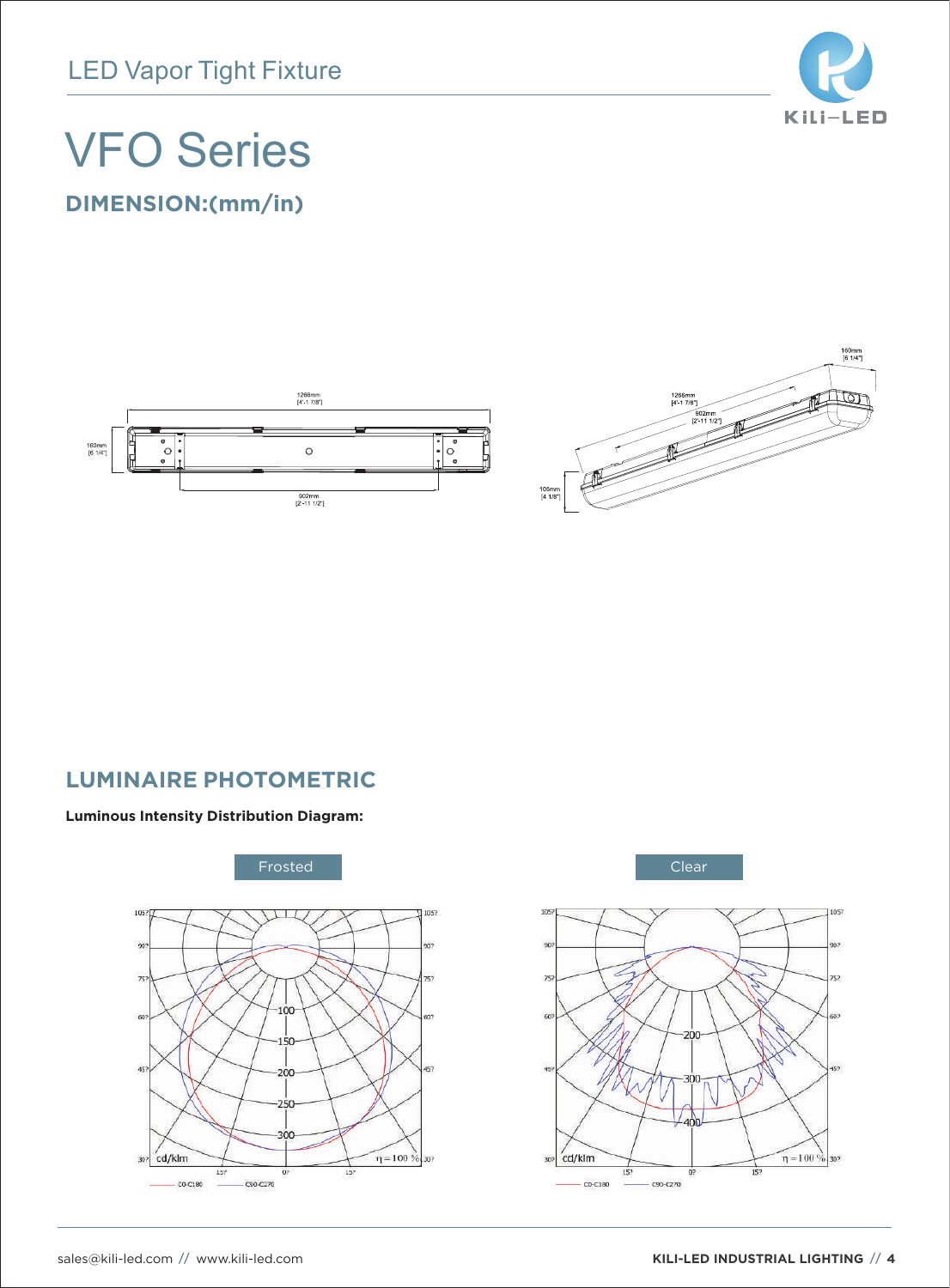

## The IP65 non-corrosive that outperforms its competitors VFO Series





**MICRO-WAVE & EMERGENCY AVAILABLE.** Suitable for various kinds of applications.

### **WARNING :**

- The light source contained in this luminaire shall only be replaced by the manufacturer or his service agent or a similar qualified person.
- If the external flexible cable or cord of this luminaire is damaged, it shall be exclusively replaced by the manufacturer or his service agent or a similar qualified person in order to avoid a hazard.
- Maximum number/power of fittings for loop in/out power option: 10 units/ 750W